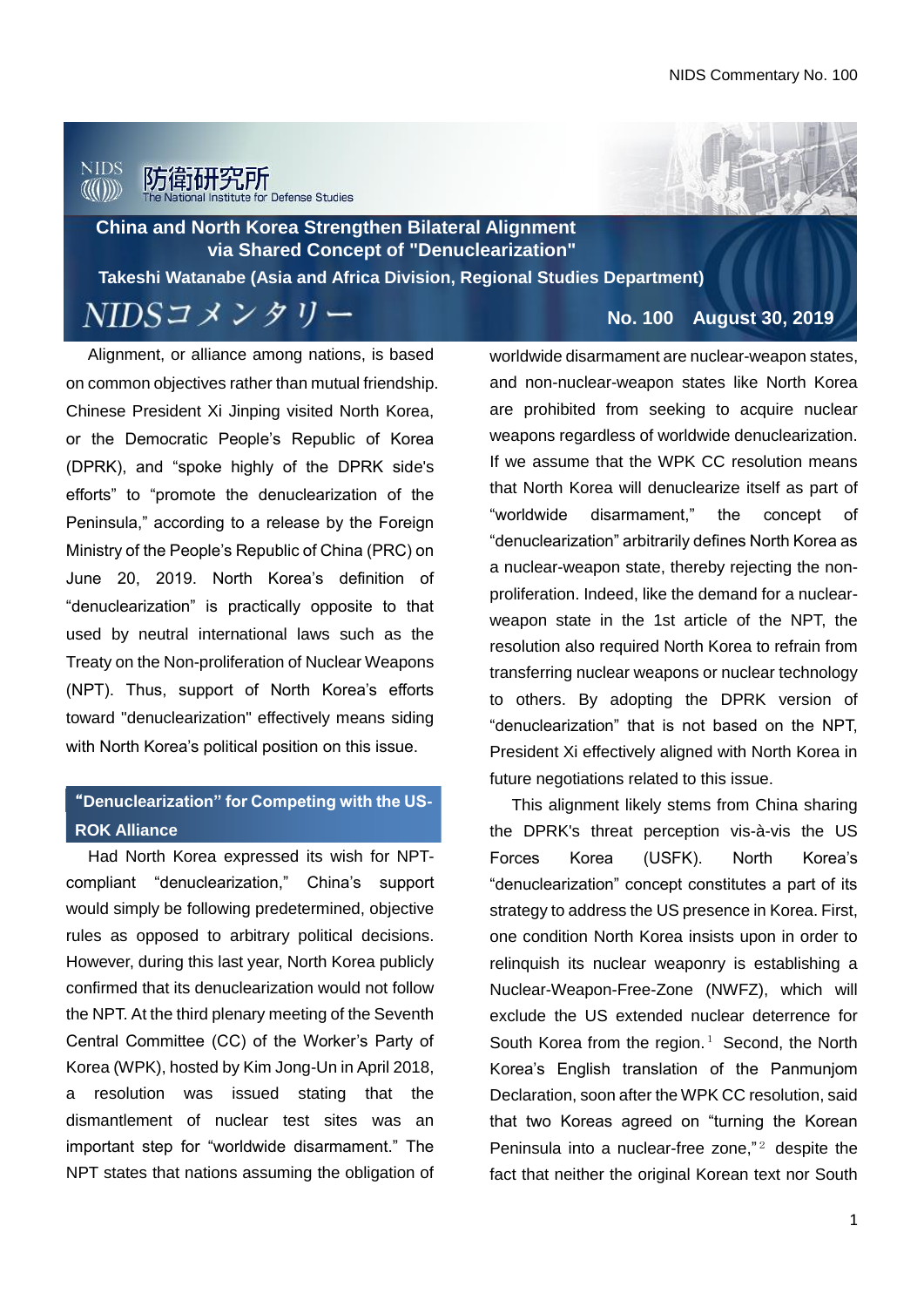Korea's English translation reflected such an agreement. In addition, through "denuclearization," North Korea's NWFZ idea aims to deny the legitimacy not only of US nuclear assets but also of conventional US presence. According to the DPRK government's statement on July 6, 2016, which it made in the midst of a series of nuclear and missile tests that had spanned two years by the end of 2017, "all the nukes and their bases should be dismantled," and "the withdrawal of the U.S. troops holding the right to use nukes from south Korea should be declared" for "denuclearization." Given that North Korea must be aware that the withdrawal of all US tactical nuclear weapons from Korea was completed in the 1990s, the only logical reason for North Korea's deliberate claim is to delegitimize USFK bases in general by broadly defining them as potential facilities for nuclear weapons.

Regardless of whether it is realistic to establish the NWFZ, North Korea's proposal for such a zone can itself encourage the idea that the USFK's presence is an illegal measure to prevent denuclearization. If this belief becomes prevalent, it can make reinforcing US-ROK military cooperation difficult. The deterrent effect that North Korea's "denuclearization" exercises on the future development of the US-ROK alliance overlaps with the "three no-policies" China imposed on South Korea in October 2017, namely that the ROK would not join the US missile defense system, or develop the US-Japan-ROK trilateral cooperation into a military alliance, or make an additional deployment of the terminal high altitude area defense (THAAD) system.

### **Exploiting China's Fear of Exclusion: North Korea's Entrapment Tactics**

With respect to the THAAD system operated by the USFK, China expressed a notion that aligns with North Korea's delegitimization of the US-ROK alliance. Like North Korea, which has insisted that the USFK withdraw with a peace treaty to replace the armistice, China's Vice Foreign Minister advocated for a similar substitution, which he wished to take effect even before the completion of North Korea's denuclearization, claiming, on July 9, 2016, that "the relevant bilateral military alliances are a product of a bygone era." The PRC's Foreign Mistry has reinforced this assertion, which could oppose the USFK's presence, as taking a "paralleltrack approach" to advancing denuclearization and replacing the armistice in response to the nuclear crisis of the time.

North Korea will assume the shared objective with the USFK in its strategy to let China provide more assistance for it. North Korea roused China's fear of being excluded from a potential peace accord, which could restrict US presence in the future. Following this strategic move, China's position on the DPRK's "denuclearization" gradually shifted towards having "[spoken] highly of the DPRK side's efforts," at the time of President Xi's visit. The previous stance expressed by President Xi when he met with Chairman Kim, who travelled to China in March 2018, was neutral; he said, "China sticks to the goal of denuclearization of the Peninsula." <sup>3</sup> President Xi did not specifically support "denuclearization" as defined by North Korea. It was shortly after this neutral statement by President Xi that Kim Jong-Un advocated for US-ROK-DPRK trilateral talks aimed at reaching a peace accord with respect to the Korean War during proceedings through the Panmunjom Declaration with South Korea. This was done without China, despite its status as a major party in the war.

Following the Declaration, Kim Jong-Un visited President Xi again, and this time, he benefitted from Xi's more sympathetic stance; the president said, "China supports the DPRK's adherence to the denuclearization of the peninsula." 4 Still, at the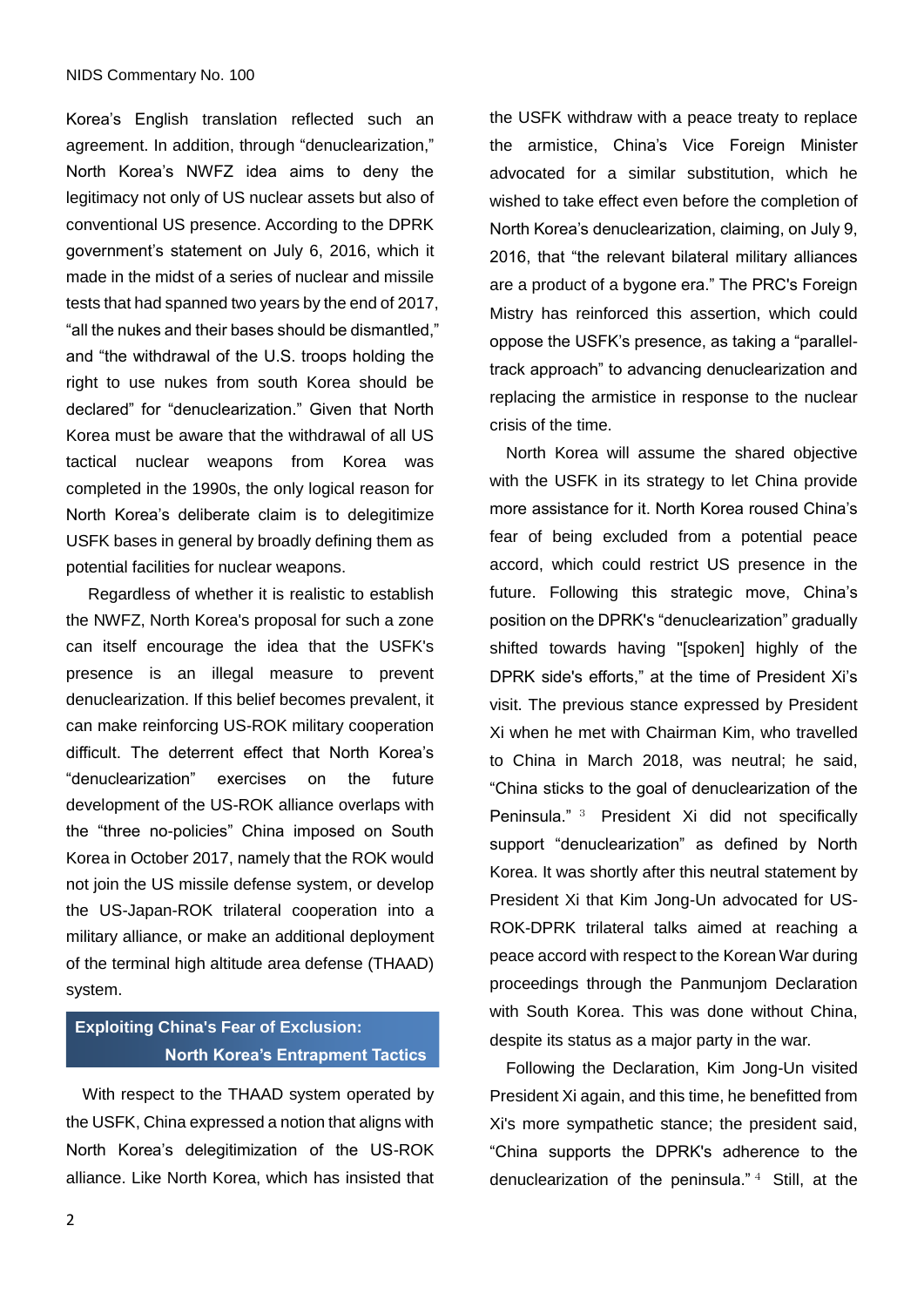time of this statement, it was unclear to which version of denuclearization—the NPT's or the DPRK's—the Chinese president meant for North Korea to adhere. Subsequently, North Korea opted to exclude China from peace accord talks. At the Foreign Ministers' meeting, which took place five days prior to the two top leaders' own meeting, only the Chinese side reported North Korea's desire to "maintain close communication with China on realizing the denuclearization and establishing peaceful mechanisms on the Korean Peninsula," according to the PRC's Foreign Ministry.<sup>5</sup> The Korean News Agency (KCNA), North Korea's staterun news agency, did not report these remarks in North Korea.<sup>6</sup>

In contrast to the previous attitudes, North Korea allowed PRC President Xi to publish a statement expressing his hope to work with the "Korean side and the related parties" via diplomatic talks and negotiations regarding "Korean issues," in the WPK CC's official newspaper, *Rodong Shinmun,* a day ahead of the President's June 2019 visit. This strongly suggests that, for Chairman Kim Jong-Un, the PRC leader's soon-to-be released statement in which he speaks "highly of the DPRK side's efforts" was representative of China's significant shift toward aligning with North Korea's "denuclearization" ideology. The prospect of these diplomatic talks was first published in North Korea in reference to the series of Xi-Kim summits that began in March 2018, even though the "Korean issues" mentioned are not exactly the same as the "peaceful mechanism." President Xi's comment in *Rodong Sinmun* hinted at the likelihood of fourparty talks that would include China; this was a marked shift away from the three-party talks for which Chairman Kim advocated while signing the Panmunjom Declaration. Kim Jong-Un probably acknowledged that Xi Jinping's expression of his

willingness to align with North Korea, to some extent, met Kim's demand. Only after this concession did the North Korean leader allow the President to publish his statement revealing strong prospects for four-party talks about "Korean issues" in the official newspaper.

China's position of having "[spoken] highly of the DPRK side's efforts" to "promote the denuclearization of the Peninsula" represented the achievement of an important political goal for Kim Jung-Un. Even considering Xi Jinping's praise during Kim Jong-Un's third visit to China in June 2018—"Comrade Chairman has made positive efforts for realizing denuclearization"  $7 -$ North Korean media elected not to report their Chairman's remarks, which were printed in a Chinese release, stating that "the DPRK side hopes to work with China and other concerned parties to promote the establishment of a lasting and solid peace mechanism on the Korean Peninsula."<sup>8</sup> Given that President Xi highlighted Chairman Kim's "positive efforts" after praising the 2018 US-DPRK Singapore summit just before Kim's visit to China, Xi's support, at that time, was likely limited to a general commendation of North Korea's "efforts" to reach an agreement with the US. In January 2019, when Kim Jong-Un last visited President Xi prior to the latter's journey to North Korea, Xi "spoke highly of the positive measures taken by the DPRK side [for promoting] the realization of denuclearization on the peninsula." <sup>9</sup> Although the sentiment of this statement was almost the same as President Xi's position at Pyongyang the following June, Kim Jong-Un still had yet to acknowledge the prospect of four-party talks via official media publication within North Korea. This is because Xi Jinping's comment addressed concrete "measures" already taken by the DPRK instead of the overarching ideology of "denuclearization," under which North Korea would keep its nukes until "worldwide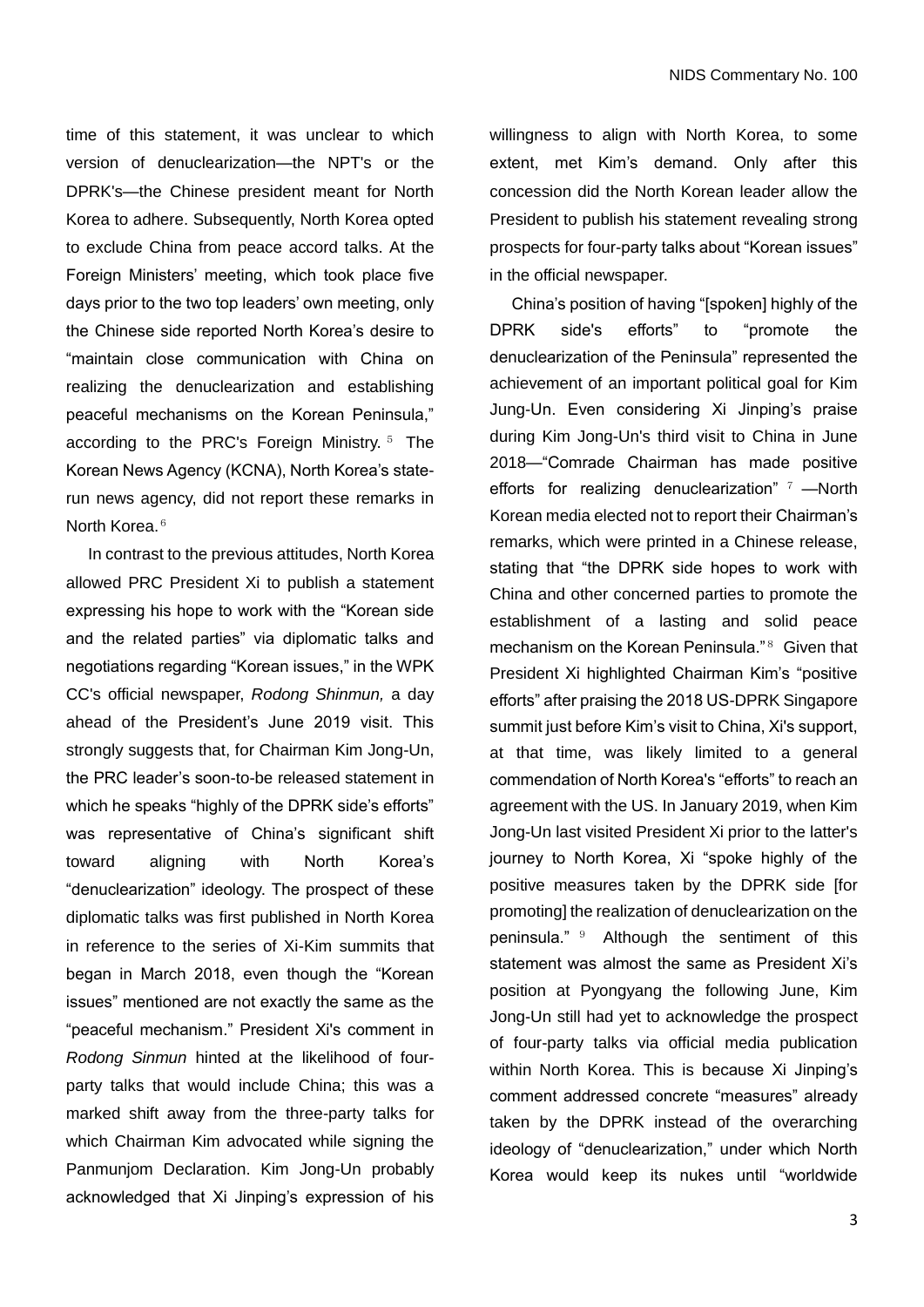disarmament." Only after President Xi "spoke highly of the DPRK side's efforts," conveying his meaning as clearly in opposition to the NPT's and US's stances on the issue, did Kim Jong-Un allow Xi to circulate a statement among the people of North Korea informing them that the president indeed wished for North Korea to engage with China in four-party talks.

#### **Conclusion**

 $\overline{a}$ 

Xi Jinping's visit to North Korea in June 2019 occurred at a time when Chairman Kim was attempting to compel the US to accept the DPRK's concept of "denuclearization." Following Chairman Kim's remark that he "will keep the patience until the end of the year," at which time he would assess the US's attitude during denuclearization talks in April at the Supreme People's Assembly, North Korea displayed its ability to reintroduce a state of nuclearmissile crisis by launching two short-range missiles into the Sea of Japan in May. Immediately after President Xi returned home in June, Chairman Kim publicized his receipt of a letter from US President Donald Trump that he described as giving him a feeling of "satisfaction." This was another North Korean message to China, demanding that the latter show its unequivocal support for North Korea's concept of "denuclearization," in light of shared security objectives regarding the US. Still, the fact that North Korea's public stance continues to fall short of directly promising that the four-party talks slated to discuss replacing the armistice with a peace treaty will include China likely indicates that Chairman Kim will maintain his entrapment strategy aimed at eliciting a stronger alignment between the PRC and the DPRK in favor of North Korea.

<sup>1</sup> National Institute for Defense Studies, *East Asian Strategic Review 2019*, (Tokyo: National Institute for Defense Studies), 78-80.

<sup>2</sup> "Panmunjom Declaration on Peace, Prosperity and Reunification of Korean Peninsula," *Korea Central News Agency*, April 28, 2018.

<sup>&</sup>lt;sup>3</sup> "Xi Jinping, Kim Jong Un hold talks in Beijing (2)," *Xinhua*, March 28, 2018; "(Waishi) Xi Jinping tong Jin Zhengen Juxing Huitan (Foreign Affairs: Xi Jinping, Kim Jong Un hold talks)," *Xinhua*, March 28, 2018. <sup>4</sup> "Xi Jinping, Kim Jong Un hold talks in Dalian (2)," *Xinhua*, May 8, 2018; "Xi Jinping tong Chaoxian Laodongdang Weiyuanzhang Jin Zhengen zai Dalian Juxing Huiwu (Xi Jinping hold talks with Kim Jong Un, Chairman of the Workers' Party of Korea, in Dalian)," *Xinhua*, May 8, 2018.

<sup>&</sup>lt;sup>5</sup> People's Republic of China Ministry of Foreign Affairs, "Wang Yi Holds Talks with Foreign Minister Ri Yong-ho of the DPRK," May 2, 2018; People's Republic of China Ministry of Foreign Affairs, "Wang Yi tong Chaoxian Waixiang Li Yong Hao Juxing Huitan (Wang Yi Holds Talks with Foreign Minister Ri

Yong-ho of the DPRK)," May 2, 2018.

<sup>&</sup>lt;sup>6</sup> "Ri Yong-Ho Uemusang Gwa Chungkook Kookmu Uiwon kyomu Uemubuzang sai e Hwedamu (Foreign Minister Ri Yong-Ho of DPRK held talks with Chinese state councilor and Foreign Minister)," *Korea Central News Agency*, May 3, 2018.

<sup>7</sup> "1st LD-Writethru-China Focus: Xi Jinping , Kim Jong Un hold talks in Beijing," *Xinhua*, June 19; "Xi Jinping tong Chaoxian Laodongdang Weiyuanzhang Jin Zhengen Juxing Huitan (Xi Jinping hold talks with Kim Jong Un, Chairman of the Workers' Party of Korea)," *Xinhua*, June 19.

<sup>8</sup> *Xinhua*, June 19.

<sup>&</sup>lt;sup>9</sup> People's Republic of China Ministry of Foreign Affairs, "Xinhua Headlines: Xi, Kim hold talks, reaching important consensus," January 10, 2019; People's Republic of China Ministry of Foreign Affairs, "Xi Jinping tong Chaoxian Laodongdang Weiyuanzhang Jin Zhengen Juxing Huitan (Xi Jinping hold talks with Kim Jong Un, Chairman of the Workers' Party of Korea)," January 10. 2019.